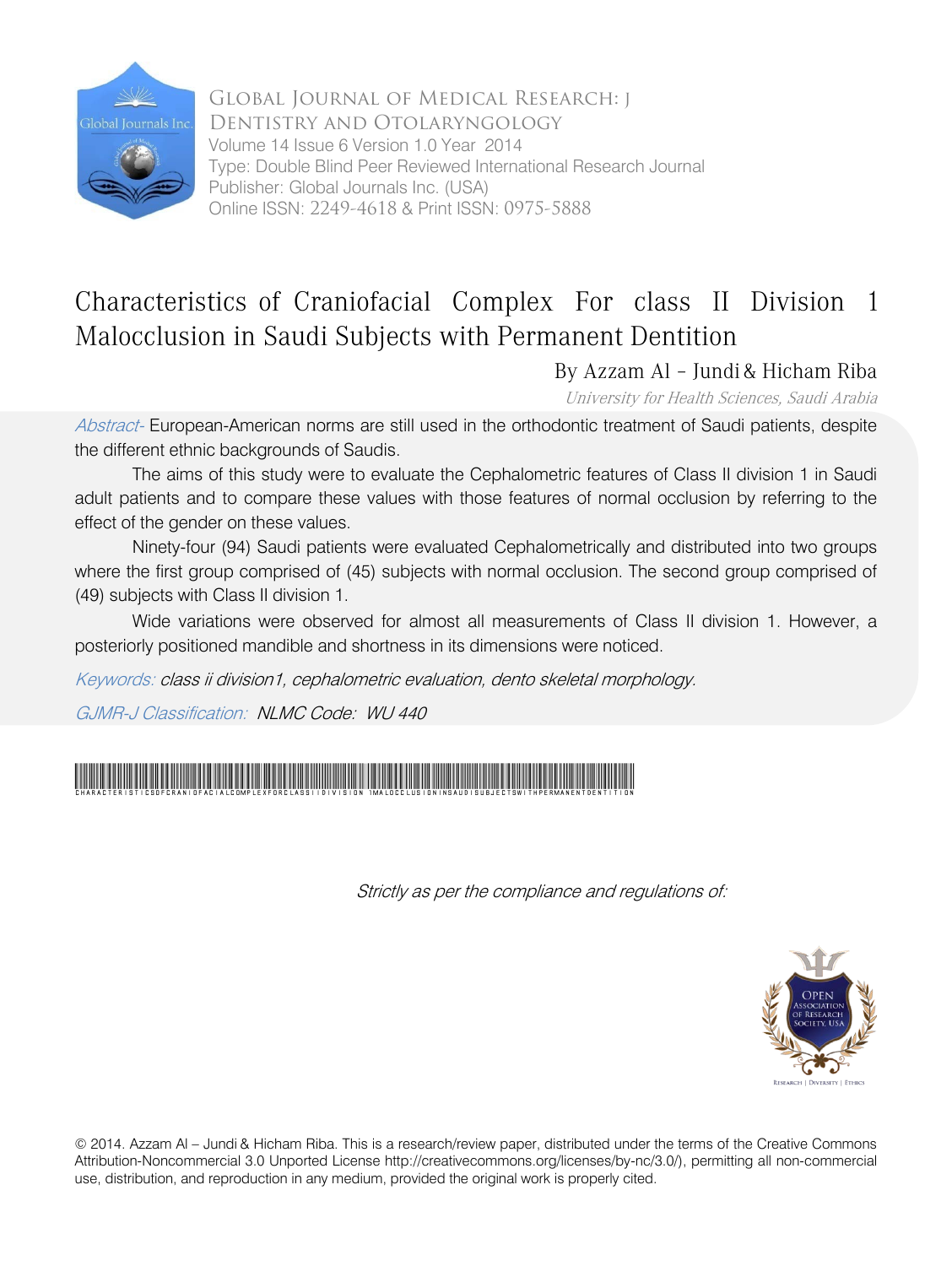# Characteristics of Craniofacial Complex For class II Division 1 Malocclusion in Saudi Subjects with Permanent Dentition

Azzam Al – Jundi  $\alpha$  & Hicham Riba $\alpha$ 

Abstract- European-American norms are still used in the orthodontic treatment of Saudi patients, despite the different ethnic backgrounds of Saudis.

The aims of this study were to evaluate the Cephalometric features of Class II division 1 in Saudi adult patients and to compare these values with those features of normal occlusion by referring to the effect of the gender on these values.

Ninety-four (94) Saudi patients were evaluated Cephalometrically and distributed into two groups where the first group comprised of (45) subjects with normal occlusion. The second group comprised of (49) subjects with Class II division 1.

Wide variations were observed for almost all measurements of Class II division 1.However, a posteriorly positioned mandible and shortness in its dimensions were noticed. Patients were found to have vertical growth pattern and posterior rotation of mandible, buccal inclination of upper and lower incisors and an increased cranial base angle were all main characteristics of Class II divisions 1 patients.

The comparison between the two genders revealed that the males have bigger facial dimensions than females, but the angular measurements were similar referring to the resemblance in the craniofacial morphology.

Keywords: class ii division1, cephalometric evaluation, dento skeletal morphology.

#### I. Introduction

lass II malocclusion is a frequently seen disharmony that has been studied in many different populations [1-4]because excessive **C** lass II malocclusion is a frequently seen disharmony that has been studied in many different populations  $[1-4]$  because excessive overjet is easily recognized, class II division 1 malocclusion is of a greater concern for both patients and parents.

A review of literature shows that class II malocclusion has been evaluated in all three dimensions of space. In general, these studies have compared the craniofacial morphology of patients with class II malocclusion with class I control subjects.

Studies evaluating maxillary and mandibular skeletal and dental positions and vertical components of

e-mails: azjundi@hotmail.com, aljundia@ksau-hs.edu.sa Author *σ:* D.D.S, M.S, Diplomat A.B.P.D, College of Dentistry, King class II patients have reported conflicting results from both cross-sectional and longitudinal studies. No common results have been found regarding cranial base configuration.

The class II division 1 malocclusion is the most frequent in particular clinics,  $[5]$  caused in most times, by a retrognathic mandible  $[5, 6]$ 

McNamara indicated that retrusion of the mandible is the most commonly occurring factor contributing to class II malocclusion, and the average position of the maxilla was found to be neutral in relation to cranial base structures. [7]

Although many studies have investigated class II malocclusion characteristics, [7, 8, 9, 10], few have studied the characteristic of skeletal II malocclusion in specific ethnic groups. [5, 11, 12].

Therefore, in order to provide more specific information regarding this type of malocclusion in Saudi subjects, this comparative Cephalometric study was undertaken.

The objectives of this comparative Cephalometric study were to:

- 1. Determine the specific Cephalometric features of class II division 1 malocclusion in adult Saudi subjects that had not been previously submitted to any orthodontic treatment.
- 2. Compare the changes in the dentofacial structure in untreated class II division 1 malocclusion and normal occlusion class I individuals.
- 3. Evaluation of the following features of the jaws was made: angular and linear sagittal relation between maxilla and mandible and related to the cranial base; geometric proportion between maxilla and mandible; craniofacial growth pattern and position of maxillary and mandibular incisors, presence of differences between genders.

# II. Materials and Methods

Careful selection was made from the files of orthodontics clinics in King Abdul-Aziz Medical City, National Guard Health Affairs, Riyadh, Kingdom of Saudi Arabia, from January 2013 to June 2014.

Forty-nine (49) Saudi individuals having a class II division 1 (23 females and 26 males) aged 18-28 years were evaluated and compared with forty-five (45) Saudi

Author *α:* BDS, MSD, PhD., College of Dentistry, King Saud bin Abdul-Aziz University for Health Sciences – Riyadh. K.S.A.

Saud bin Abdul-Aziz University for Health Sciences – Riyadh. K.S.A.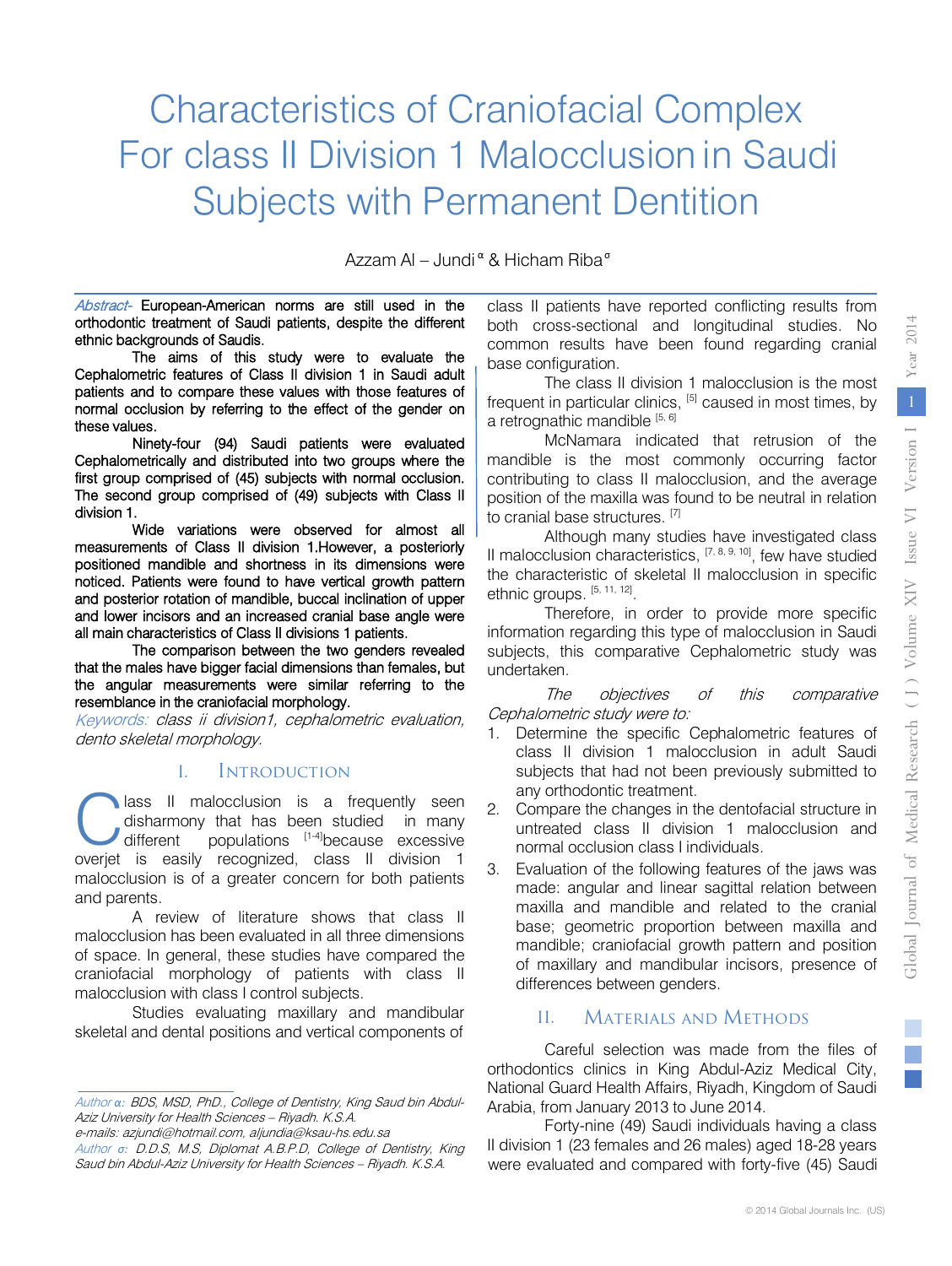individuals having normal occlusion class I pattern (21 females and 24 males) aged 18-28 years.

Selection criteria for class Ildivision1sample were:

ANB angle  $>$  4 $\degree$ ;

Over jet  $> 4$  mm;

Bilateral class II molar in centric occlusion;

Permanent dentition, no missing teeth, (except third molars);

Convex facial profile;

No previous orthodontic treatment;

No cleft lip/palate and/or other craniofacial syndromes All selected subjects are Saudi descent.

Selection criteria for the class I sample were:

ANB angle  $\leq 4^{\circ}$ ;

Over jet  $\leq 4$  mm;

Normal over bite;

Bilateral class I molar and canine in centric occlusion;

Permanent dentition, no missing teeth (except third molars);

Well-aligned maxillary and mandibular arches with less than two mm crowding or spacing;

Class I soft tissue profile;

No previous orthodontics treatment.

#### a) Determination of sample size

A minimum sample size of 21 per group (total 42) will have 80% power to detect a difference in means of 1<sup>0</sup> (Change in the skeletal ANB angle), (Cozza P et al,  $2006$ )  $^{[13]}$  assuming that the common standard deviation is  $1.25^{\circ}$  (Sayin & Turkkaharaman, 2005)  $[14]$ , using a two group t-test with a 0.05 one sided significance.

The radiographic lateral cephalograms used were taken according to the conventional norms.

All cephalograms were taken by the same radiographic apparatus:

planmecapromax 3Ds/3D

Planmecaoy/Asentajankatu6/00800 Helsinki/Finland.

Cephalometric Landmarks were marked and digitized by one author to avoid interobserver variability angular and linear variables were established and measured by: Vistadent™At software (GAC int. Inc. Bohemia, NY)

No cleft lip/palate and/or

other craniofacial syndromes ;

All selected subjects are Saudi descent;

Cephalometric skeletal landmarks used in current study: Fig (1)

N- S - ANS – PNS -A -B -Pog- Me- Ar- Go- Bo -Ao.



Fig.1 Cephalometric skeletal landmarks used in the current study

Figure 1: Cephalometric Skeletal Landmarks used in the Current Study

Cephalometric dental and soft tissues landmarks used in the current study:Fig(2) UI- APUI -LI - APLI- Pog'- Li- LS – Sn - Pn.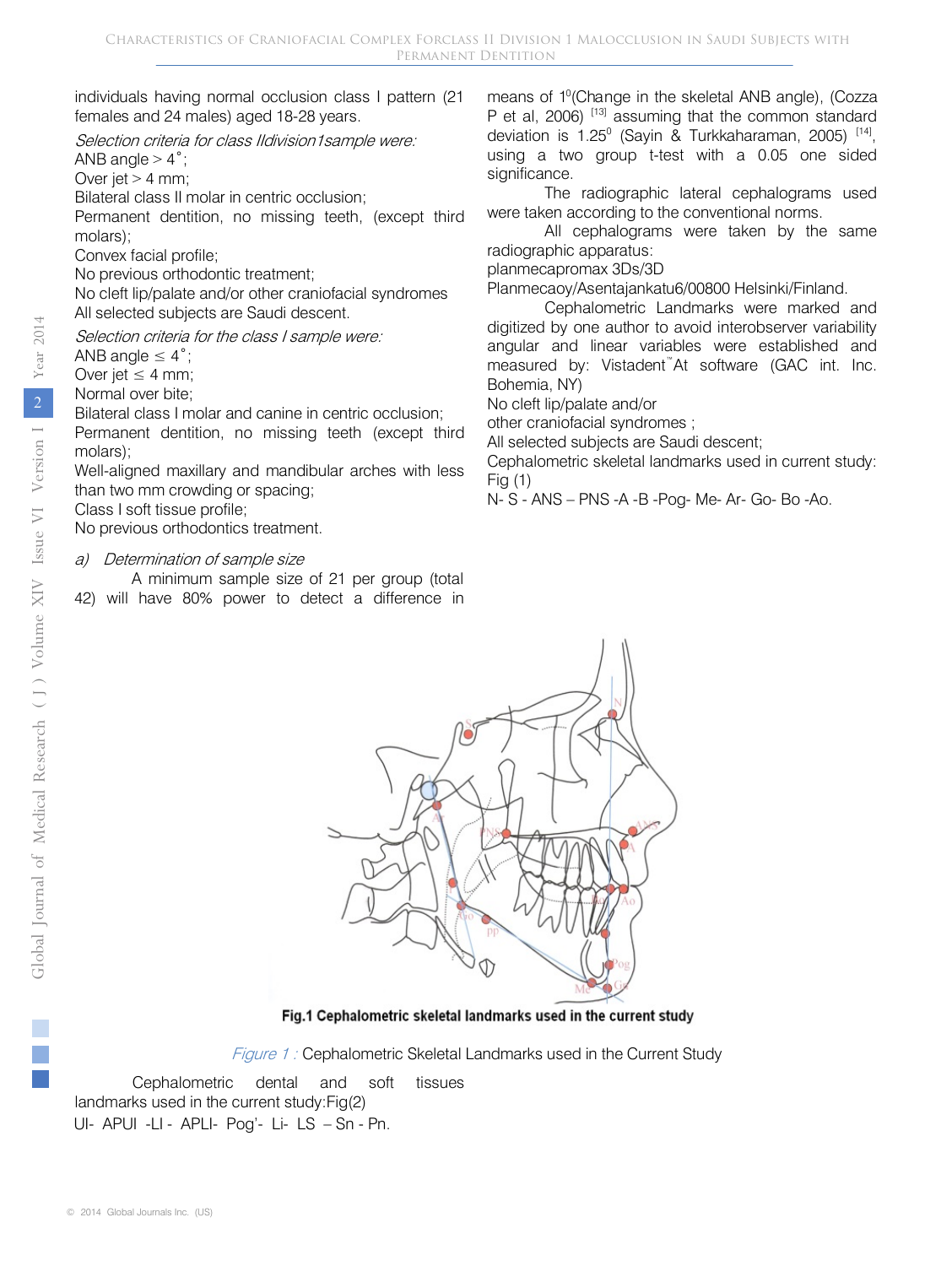

Fig. 2 Cephalometric dental and soft tissue landmarks used in the current study



The linear measurements used in the current study: ( Fig 3)

S-N, S-Ar, Ar-Go, Go-Me, S-Go, S-PNS, PNS-Go, N-Me, S-Gn, ANS-PNS, UI-NA, LINB, pog-NB LI-APog,Ls-ELine, Li-ELine , (B0 –A0) Wits Appraisal.



#### Fig.3 The linear and angular measurements used in the current study

Figure 3 : The Linear and Angular Measurements used in the Current Study

The angular measurement (degree ) used in the study: Fig 3.

 $SNA - SNB - ANB - SNPog - MM - SN  $\hat{G}$ oMe –$ SN^PP – NSAr– SArGo –ArGoMe – Sum (Bjork) – NSPog (Y)–  $UI \hat{S}N - UI \hat{S}PP -LI \hat{G}OMe$ ,  $LI \hat{B}B$ - $UI^{\wedge}LI.$ 

The reference points, planes and angles used in current study were defined according To Bjork, Riolo et al [15, 16]

#### b) Error Study

Within a two weeks interval from the first measurements, 20 randomly selected radiographs

(10 from class II division 1 group and 10 from normal occlusion group) were retraced, redigitized and remeasured by the same author.

The causal error was calculated according to Dahlberg's formula [17]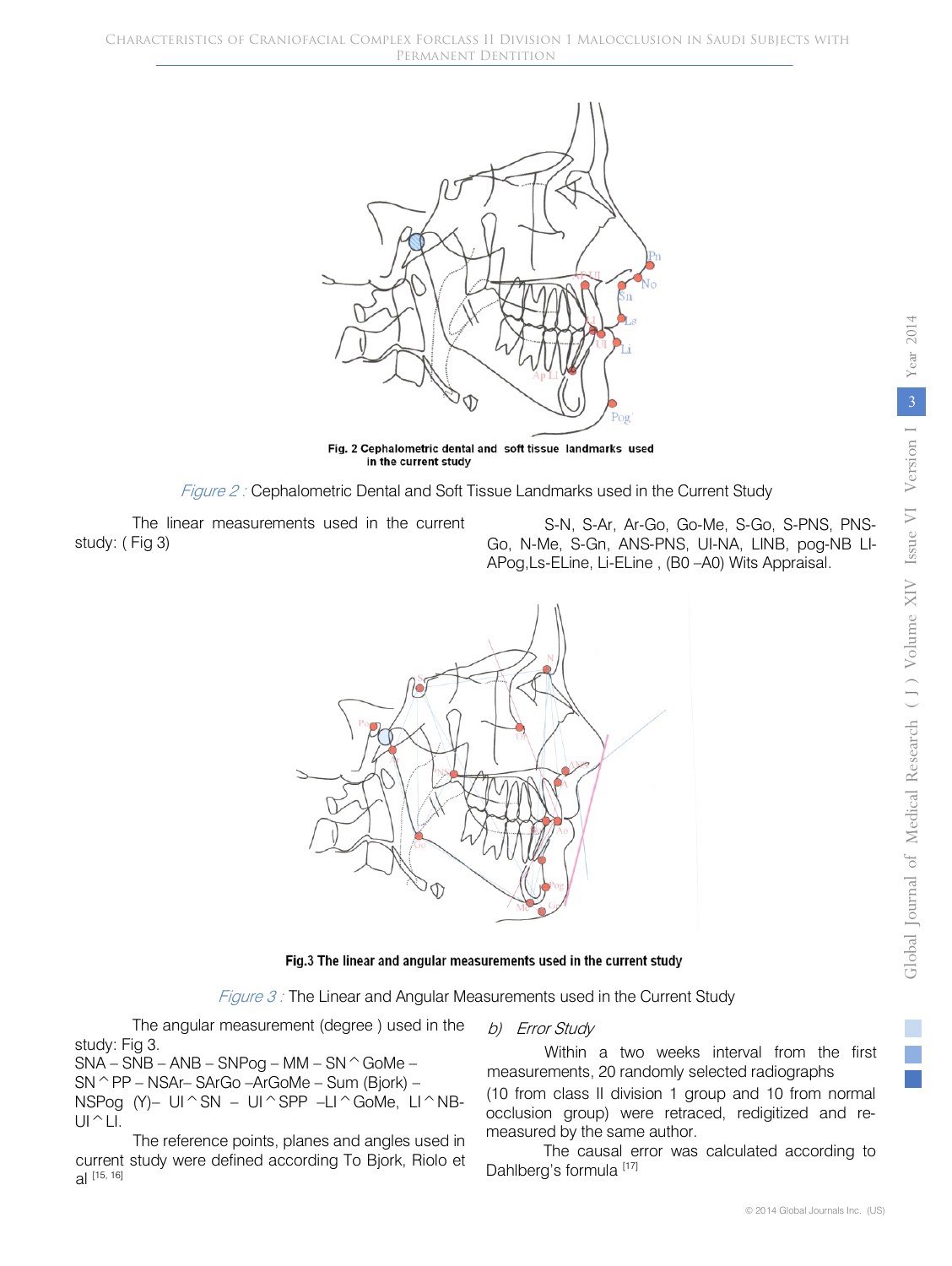$$
ME = \sqrt{\frac{\Sigma d^2}{\sqrt{2\pi}}}
$$

Where **d** is the difference between two registration.

n is the number of duplicate registration and the systematic error with dependent tests, for P<0.05

The error of the method of cephalometric measurement ranged between 0.16mm and 0.41mm for linear measurements, and between 0.18 degree and 0.46 degree for angular measurements.

(Allowable inter-and intra-investigator error were 0.5 mm and 0.5 degree)

#### c) Statistical Analysis

Descriptive statistic was calculated for all measurements in both groups including the mean, standard deviation, and minimum and maximum values for each parameter. [18]

All the statistical analysis were performed by using SPSS-V15 (SPSS Inc., Chicago-ILL).

Anderson-Darling normally tests were performed to check the distribution of data, parametric (two-sample-t-test) or non parametric (Mann-Whitney U test), were used as appropriate to detect significant differences between the two groups with the level significance at 0.05,  $p < 0.05$ 

The comparison between genders in class II division 1 used the same statistical test.

Statistically significant values were considered if  $p<0.05$ 

### III. Results

Tables (1-4) show descriptive statistics and comparison of cephalometric measurements between two groups.

There was no difference in the mean position of the maxilla-(SNA) between the two groups,

and the class II appeared to be the result of more recessive (SNB) and shorter mandible (Go-Me).

(These results were also supported by maxillary and mandibular skeletal measurements that were not sella-nasion based).

This was accompanied by an increased mandibular plane angle (Go-Gn/SN) but no increase in anterior facial height. The increased mandibular plane angle appeared to be the result of a reduced ramus height with a reduced posterior facial height in the class II division1 group.

In class II division I patients, the maxillary incisors were buccally inclined (upper incisor-NA) and the mandibular incisors were buccallyinclined and more protrusive (Lower incisor-NB), the overjet was significantly greater in class II division 1 group.

The cranial base angle  $(NS^{\wedge}Ar)$  was significantly greater in class II division 1 subjects, and the posterior cranial length (S-Ar) was significantly shorter in class II division 1 group.

The (ANB) angle was significantly greater in class II division 1 subjects.

The Bjork sum (angleNS<sup> $\wedge$ </sup>Ar, SAr $\wedge$ Go ,ArGo $\hat{\ }$  me)was significantly greater in class II division 1 subjects.

Angle retuded chin is indicated by small  $(SN \cap PQ)$  angle in class II division 1 subjects.

| Table 1: Comparison angular measurements between class II and normal occlusion (in degree) |  |  |  |
|--------------------------------------------------------------------------------------------|--|--|--|
|                                                                                            |  |  |  |
|                                                                                            |  |  |  |

|                     | Class II, 1 |        |      | Class I |        |      |      |
|---------------------|-------------|--------|------|---------|--------|------|------|
| Variable            | Pts N       | Mean   | SD   | Pts N   | Mean   | SD   | P    |
| NS ^ GoMe           | 49          | 33.63  | 2.78 | 45      | 31.00  | 3.39 | 0.00 |
| $Ns \wedge PP$      | 49          | 8.01   | 1.15 | 45      | 7.93   | 1.99 | 0.18 |
| <b>NSAr</b>         | 49          | 125.91 | 2.91 | 45      | 123.95 | 2.33 | 0.00 |
| <b>SArGO</b>        | 49          | 142.91 | 2.58 | 45      | 141.11 | 1.70 | 0.00 |
| ArGoMe              | 49          | 133.08 | 3.45 | 45      | 129.72 | 4.59 | 0.00 |
| Sum(Bjork)          | 49          | 400.01 | 4.07 | 45      | 396.58 | 5.91 | 0.00 |
| <b>NSPog</b>        | 49          | 69.98  | 3.22 | 45      | 66.20  | 4.13 | 0.00 |
| <b>SNA</b>          | 49          | 81.66  | 2.51 | 45      | 80.96  | 3.02 | 0.22 |
| <b>SNB</b>          | 49          | 75.42  | 3.14 | 45      | 78.53  | 2.81 | 0.00 |
| ANB                 | 49          | 6.21   | 1.94 | 45      | 2.57   | 1.01 | 0.00 |
| SNPog               | 49          | 78.04  | 2.84 | 45      | 82.39  | 2.57 | 0.00 |
| <b>NAPog</b>        | 49          | 184.93 | 3.90 | 45      | 179.10 | 4.40 | 0.00 |
| <b>MM</b>           | 49          | 28.57  | 2.92 | 45      | 25.84  | 3.12 | 0.00 |
| $UI \wedge SN$      | 49          | 109.63 | 4.58 | 45      | 102.49 | 4.45 | 0.00 |
| UI<br>$\hat{ }$ Spp | 49          | 67.69  | 4.23 | 45      | 70.10  | 3.25 | 0.00 |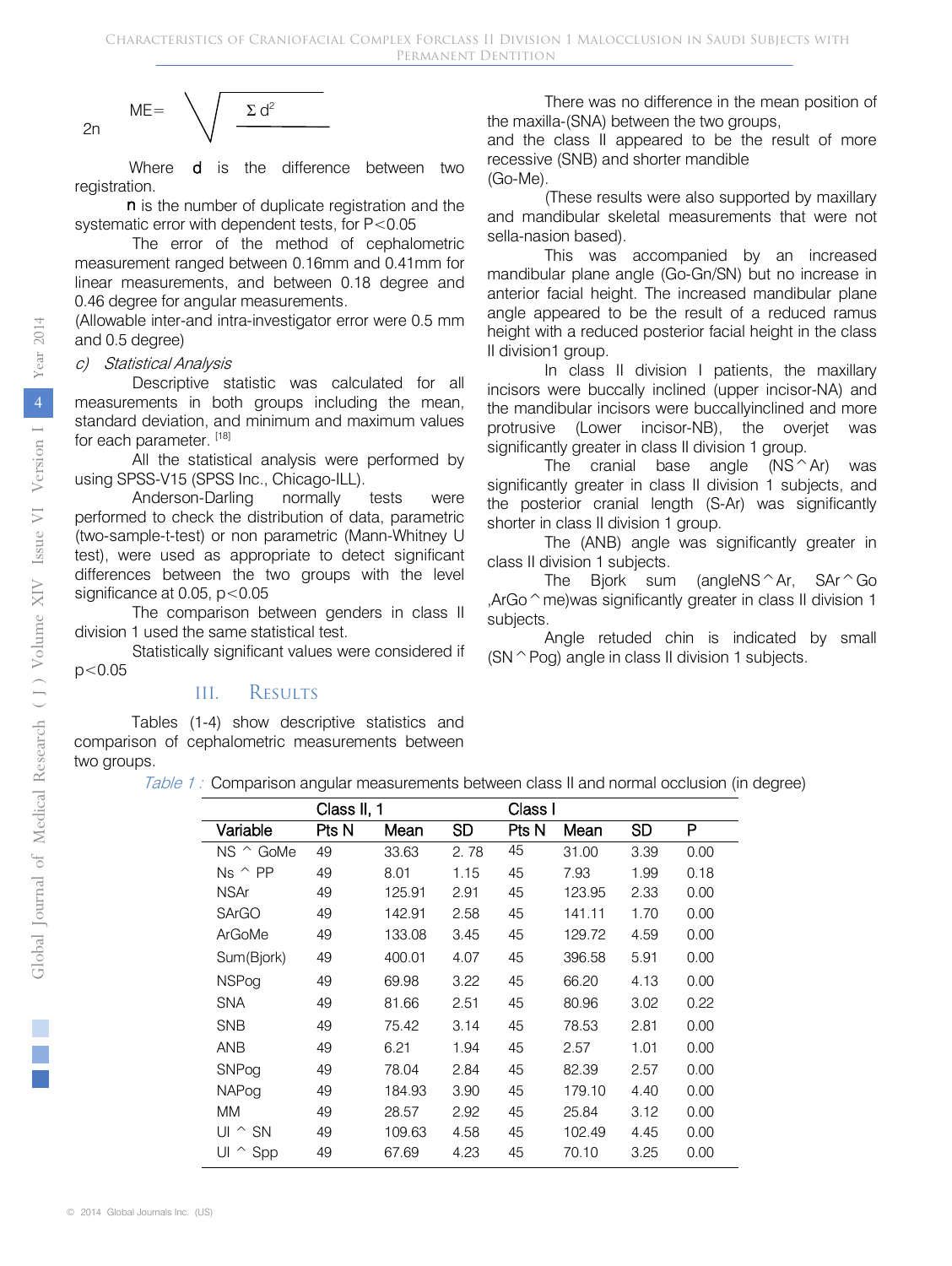| $U \cap \wedge N$     | 49 |       |  | 24.15 2.24 45 22.30 2.60 0.00       |  |  |
|-----------------------|----|-------|--|-------------------------------------|--|--|
| $11 \wedge$ GoMe      | 49 | 97.20 |  | 5.60    45    91.60    4.27    0.00 |  |  |
| $\Box$ $\land$ NR     | 49 |       |  | 25.20 2.71 45 23.29 2.82 0.00       |  |  |
| $\Box$ $\land$ $\Box$ | 49 |       |  | 131.26 4.31 45 134.64 4.86 0.00     |  |  |

Use Mann-Whitney for comparison between non parametric and two sample student test for parametric distribution data.

Statistically significant values were considered if P<0.05

Table 2 : Comparison linear measurement between class II division 1 and normal occlusion (in mm)

|           | Class II, division 1 |         |           |    | Normal Occlusion |           |      |
|-----------|----------------------|---------|-----------|----|------------------|-----------|------|
| Variable  | No                   | Mean    | <b>SD</b> | No | Mean             | <b>SD</b> | P    |
| N-S       | 49                   | 72.49   | 2.70      | 45 | 73.11            | 3.82      | 0.12 |
| S-Ar      | 49                   | 33.07   | 2.80      | 45 | 36.25            | 2.82      | 0.00 |
| Ar-Go     | 49                   | 50.88   | 2.69      | 45 | 52.34            | 3.18      | 0.01 |
| Go-Me     | 49                   | 73.43   | 3.00      | 45 | 76.83            | 4.73      | 0.00 |
| S-Go      | 49                   | 82.12   | 2.26      | 45 | 86.04            | 5.53      | 0.00 |
| S-PNS     | 49                   | 40.68   | 1.91      | 45 | 41.16            | 3.59      | 0.73 |
| PNS-Go    | 49                   | 41.33   | 2.05      | 45 | 44.15            | 3.76      | 0.00 |
| N-Me      | 49                   | 131.16  | 2.33      | 45 | 125.63           | 4.70      | 0.00 |
| S-Gn      | 49                   | 134.88  | 3.41      | 45 | 132.24           | 3.51      | 0.00 |
| N-Go      | 49                   | 126.62  | 3.36      | 45 | 127.67           | 4.24      | 0.18 |
| ANS-PNS   | 49                   | 53.50   | 2.49      | 45 | 52.89            | 3.17      | 0.29 |
| UI-NA     | 49                   | 5.66    | .99       | 45 | 4.42             | 1.43      | 0.00 |
| LI-NB     | 49                   | 5.77    | .99       | 45 | 4.15             | 1.02      | 0.00 |
| Pog-NB    | 49                   | 1.85    | .84       | 45 | 1.71             | .84       | 0.37 |
| UI-APog   | 49                   | 4.34    | 1.10      | 45 | 2.76             | 1.31      | 0.00 |
| LI-APog   | 49                   | 3.40    | .86       | 45 | 1.08             | 1.26      | 0.00 |
| Ls-E line | 49                   | 2.45    | 1.20      | 45 | 0.20             | 1.51      | 0.00 |
| Li-E line | 49                   | $-3.25$ | .93       | 45 | 1.05             | 1.46      | 0.00 |
| Wits      | 49                   | 4.14    | 1.79      | 45 | 1.11             | 1.48      | 0.00 |

Use Mann-Whitney for comparison between non parametric and two sample student test for parametric and two sample student test for parametric distribution data statistically significant values were considered if P<0.05

|  | Table 3 : Study of linear measurements according to sex in class II group(in mm) |  |  |  |
|--|----------------------------------------------------------------------------------|--|--|--|
|  |                                                                                  |  |  |  |

| Variable | Sex | <b>No</b> | Min   | Max   | Mean  | <b>SD</b> | P    |
|----------|-----|-----------|-------|-------|-------|-----------|------|
| $N-S$    | M   | 26        | 67.16 | 77.25 | 72.88 | 2.68      | 0.04 |
|          | F   | 23        | 65.81 | 75.64 | 70.82 | 2.58      |      |
| S-Ar     | M   | 26        | 28.68 | 39.82 | 33.76 | 2.93      | 0.08 |
|          | F   | 23        | 29.15 | 37.61 | 32.30 | 2.49      |      |
| $Ar-Go$  | M   | 26        | 46.50 | 56.62 | 51.22 | 2.80      | 0.34 |
|          | F   | 23        | 45.83 | 55.15 | 50.48 | 2.57      |      |
| Go-Me    | M   | 26        | 7.35  | 79.62 | 74.93 | 2.84      | 0.00 |
|          | F   | 23        | 68.82 | 76.42 | 71.74 | 2.18      |      |
| S-Go     | M   | 26        | 79.56 | 87.31 | 83.00 | 2.44      | 0.00 |
|          | F   | 23        | 77.98 | 84.68 | 81.12 | 1.56      |      |
| S-PNS    | M   | 26        | 38.45 | 45.19 | 41.15 | 2.10      | 0.11 |
|          | F   | 23        | 37.64 | 43.66 | 40.15 | 1.54      |      |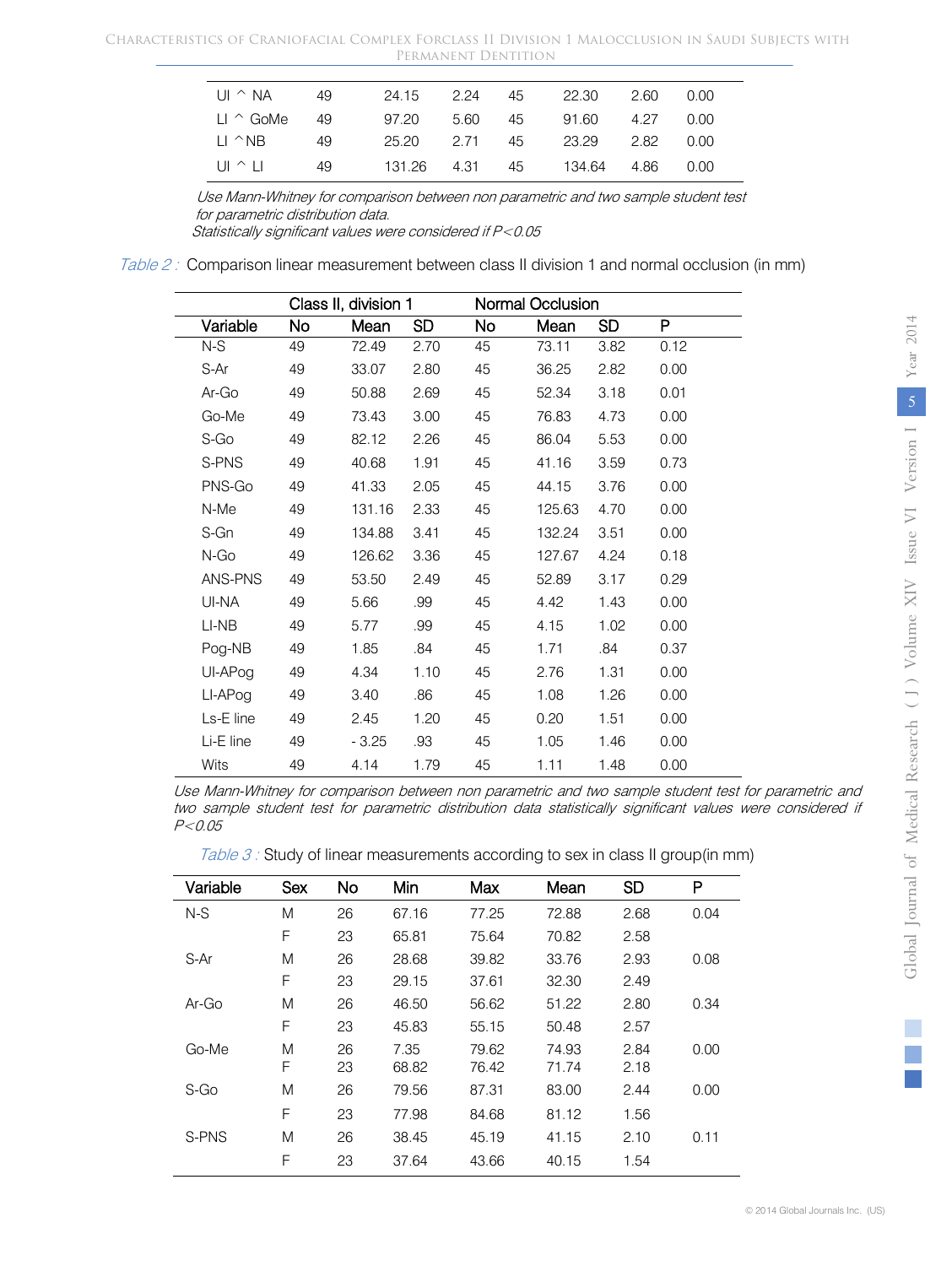#### Characteristics of Craniofacial Complex Forclass II Division 1 Malocclusion in Saudi Subjects with Permanent Dentition

| PNS-GO         | M | 26 | 37.46   | 45.15  | 41.87   | 2.15 | 0.04 |
|----------------|---|----|---------|--------|---------|------|------|
|                | F | 23 | 36.85   | 44.67  | 40.71   | 1.79 |      |
| N-Me           | M | 26 | 128.68  | 135.65 | 132.16  | 2.01 | 0.00 |
|                | F | 23 | 126.32  | 135.64 | 130.02  | 2.17 |      |
| S-Gn           | M | 26 | 129.45  | 141.25 | 137.04  | 2.62 | 0.00 |
|                | F | 23 | 128.67  | 137.25 | 132.44  | 2.41 |      |
| N-Go           | M | 26 | 123.64  | 137.46 | 128.68  | 2.73 | 0.00 |
|                | F | 23 | 119.68  | 128.69 | 124.30  | 2.36 |      |
| <b>ANS-PNS</b> | M | 26 | 50.64   | 60.94  | 54.51   | 2.33 | 0.00 |
|                | F | 23 | 48.64   | 56.16  | 52.36   | 2.18 |      |
| UI-NA          | M | 26 | 2.04    | 6.84   | 5.51    | 1.13 | 0.25 |
|                | F | 23 | 3.65    | 6.15   | 5.83    | .79  |      |
| LI-NB          | M | 26 | 2.58    | 6.64   | 5.90    | 1.07 | 0.62 |
|                | F | 23 | 2.98    | 6.64   | 5.54    | .90  |      |
| Pog-NB         | M | 26 | .54     | 3.61   | 1.71    | .85  | 0.23 |
|                | F | 23 | .64     | 3.64   | 2.00    | .83  |      |
| UI-A Pog       | M | 26 | 2.43    | 6.68   | 4.40    | 1.12 | 0.67 |
|                | F | 23 | 2.64    | 6.82   | 4.27    | 1.11 |      |
| LI-A Pog       | M | 26 | 1.85    | 5.05   | 3.35    | .95  | 0.65 |
|                | F | 23 | 2.21    | 5.06   | 3.46    | .75  |      |
| Ls-E line      | M | 26 | 2.05    | 7.15   | 2.37    | 1.30 | 0.63 |
|                | F | 23 | 2.65    | 6.85   | 2.54    | 1.10 |      |
| Li-E line      | M | 26 | $-4.15$ | 2.15   | $-3.15$ | 1.03 | 0.78 |
|                | F | 23 | $-4.51$ | 1.36   | $-3.40$ | .81  |      |

Table 4: Study of angular measurements according to sex in class II group (in degree)

| Variable         | Sex | No | Min    | Max    | Mean   | <b>SD</b> | P    |
|------------------|-----|----|--------|--------|--------|-----------|------|
| NS ^ GoMe        | M   | 26 | 27.68  | 38.65  | 33.73  | 2.99      | 0.70 |
|                  | F   | 23 | 26.94  | 37.16  | 33.53  | 2.58      |      |
| $Ns \wedge PP$   | M   | 26 | 6.35   | 10.05  | 8.21   | 1.14      | 0.29 |
|                  | F   | 23 | 5.65   | 9.26   | 7.79   | 1.15      |      |
| <b>NSAr</b>      | M   | 26 | 120.95 | 131.61 | 125.99 | 2.65      | 0.85 |
|                  | F   | 23 | 119.95 | 131.46 | 125.83 | 3.24      |      |
| <b>SArGO</b>     | M   | 26 | 138.26 | 147.16 | 143.30 | 2.48      | 0.92 |
|                  | F   | 23 | 136.26 | 145.03 | 142.46 | 2.68      |      |
| ArGoMe           | M   | 26 | 125.54 | 138.74 | 132.92 | 3.70      | 0.93 |
|                  | F   | 23 | 128.15 | 139.25 | 133.25 | 3.23      |      |
| <b>Bjork Sum</b> | M   | 26 | 392.94 | 411.37 | 399.97 | 4.51      | 0.88 |
|                  | F   | 23 | 396.12 | 408.06 | 400.05 | 3.60      |      |
| <b>NSPog</b>     | M   | 26 | 61.58  | 75.16  | 69.25  | 3.58      | 0.09 |
|                  | F   | 23 | 66.22  | 76.13  | 70.81  | 2.61      |      |
| <b>SNA</b>       | M   | 26 | 77.82  | 86.94  | 81.81  | 2.50      | 0.66 |
|                  | F   | 23 | 76.65  | 87.61  | 81.49  | 2.58      |      |
| <b>SNB</b>       | M   | 26 | 71.42  | 80.90  | 75.37  | 2.83      | 0.77 |
|                  | F   | 23 | 68.35  | 83.31  | 75.48  | 3.53      |      |
| ANB              | M   | 26 | 4.21   | 10.01  | 6.43   | 1.37      | 0.33 |
|                  | F   | 23 | .70    | 11.10  | 5.97   | 2.45      |      |

 $\mathbb{R}^n$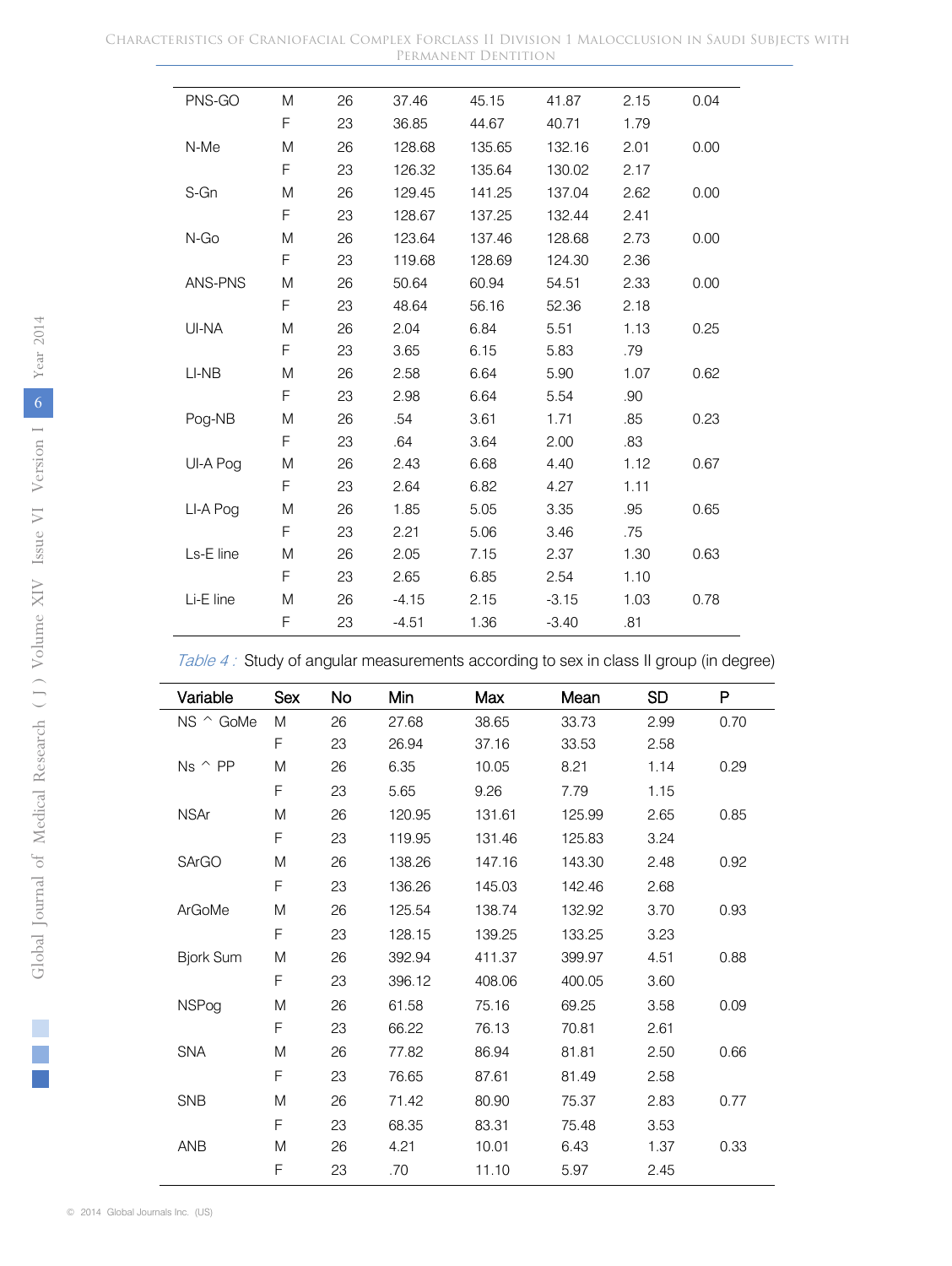| SNPog                     | M | 26 | 72.46  | 82.64  | 77.51  | 2.72 | 0.16 |
|---------------------------|---|----|--------|--------|--------|------|------|
|                           | F | 23 | 73.46  | 85.62  | 78.64  | 2.91 |      |
| <b>MM</b>                 | M | 26 | 20.15  | 33.64  | 28.09  | 3.11 | 0.22 |
|                           | F | 23 | 23.57  | 34.76  | 29.12  | 2.65 |      |
| UI $\hat{\ }$ SN          | M | 26 | 99.54  | 115.64 | 110.89 | 4.61 | 0.68 |
|                           | F | 23 | 100.64 | 113.64 | 109.34 | 4.63 |      |
| UI $\hat{ }$ Spp          | M | 26 | 60.15  | 75.16  | 68.33  | 4.47 | 0.26 |
|                           | F | 23 | 61.35  | 73.45  | 66.96  | 3.90 |      |
| UI ^ NA                   | M | 26 | 19.21  | 27.24  | 23.94  | 2.41 | 0.20 |
|                           | F | 23 | 20.40  | 28.64  | 24.39  | 2.07 |      |
| $LI \,\,^{\wedge}\,$ GoMe | M | 26 | 86.54  | 106.32 | 98.18  | 5.58 | 0.19 |
|                           | F | 23 | 84.35  | 106.35 | 96.09  | 5.53 |      |
| $LI \,$ $\wedge$ NB       | M | 26 | 19.86  | 29.81  | 25.36  | 2.54 | 0.65 |
|                           | F | 23 | 18.95  | 30.61  | 25.01  | 2.94 |      |
| $UI \,\,^{\sim}$ $LI$     | M | 26 | 124.30 | 140.13 | 131.18 | 4.15 | 0.88 |
|                           | F | 23 | 122.10 | 139.52 | 131.36 | 4.57 |      |

#### IV. Discussion

Class II malocclusion has been evaluated in numerous studies. [19, 20, 21].These studies have reported conflicting results about the features of class II malocclusion both in the anteroposterior and vertical dimensions.

 numerous combination of skeletal and dental Class II malocclusion may results from components [22]

This was also true for our sample because wide variations were observed for almost all measurements of the class II division 1 patients (Table 1, 2).

Fushima et al [21] reported aretruded and smaller mandible in adult females with class II division 1 malocclusion. In another study of adult patients, Gilmore<sup>[23]</sup>reported that the mandible was shorter in dental class II division 1 patients. Because our results are consistent with previous studies on adults, we suggest that the majority of class II division 1 patients have a normally positioned maxilla but a smaller and more retruded mandible when compared with class I patients.

Conflicting results of studies regarding anteroposterior positions of maxilla and mandible in growing class II patients may be attributed to the individual differences in skeletal growth rates of these patients.

The sagittal position of the maxilla (SNA) in class II division 1 patients was normally positioned similar to the normal class I group, with a well-positioned maxilla in relation to the cranial base, corroborating previous studies [6, 7, 18, 24, 25]

The sagittal position of the mandible (SNB) presented that it was retracted in relation to the cranial base. The effective length (Go-Me) showed a small sized mandible. These results are in agreement with other studies in the literature.<sup>[6, 7, 24, 25, 26, 27]</sup> demonstrating that the mandible presents great participation in this type of malocclusion.

These cephalometric results justify the mandibular advancement for correction of the class II malocclusion in great part of the cases [28, 29]

Our results indicated that the class II division 1 patients show an increased mandibular plan angle (NS^Go Me) but no increase in anterior facial height (ANS-Me).

The increased mandibular plan appeared to be the result of reduced ramus height. In accordance with our results. Fushima et al<sup>[21]</sup> also reported backward rotation of the mandible in class II division 1 patients. Bjork and Skieller<sup>[30]</sup>reported that the intensity of the Condylar growth was strongly correlated with the rotation of the mandible.

Sinclair and Little [31] reported that the degree of vertical mandibular growth was closely correlated with the total amount of condylar growth.

Discrepancy in the posterior face height especially in ramus height may indicate decreased condylar growth in class II division 1 patients. Histological and implant studies [32, 33, 34]have demonstrated that growth in mandibular length occurs primarily at the condyle, the decreased mandibular length found in class II division 1 patient also supports our findings.

The maxillary incisors presented buccal inclination (UI.NA) in class II division 1 subjects. That findings are in consonance with the results of previous studies [6, 7, 18, 35].

The position of maxillary incisors presented protrusion in relation to the cranial base ( $UI^{\wedge}SN$ ) in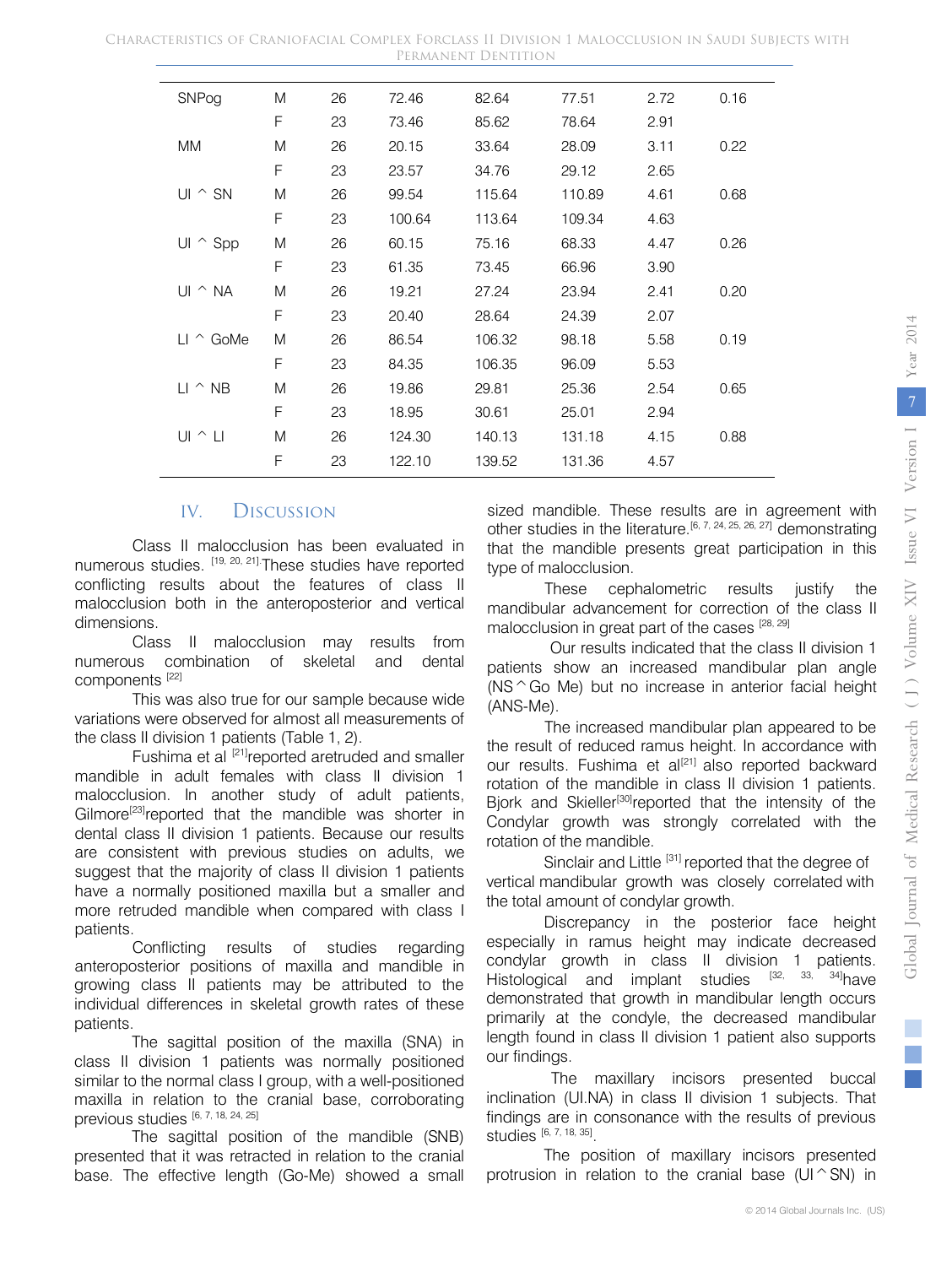class II subjects.This results diverges from studies in the literature<sup>[14,36,]</sup>

The angular measurement for the mandibular incisors (LI-NB) presented statistically significant differences, showing mandibular incisors strongly bucally inclined.

The results for the linear position of mandibular incisors (LI-NB) showed protrusion in relation to their apical base, indicating dento- alveolar compensation for the skeletal discrepancy.

The craniofacial growth pattern presented a vertical tendency in class II division 1 subjects,(Bjorksum). These finding are uniform to those mentioned in most studies  $\begin{bmatrix} 7, & 8, & 12 \end{bmatrix}$ , however some authors found contrasting results [9,37]

The cranial base angle  $(NS ^Ar)$  was significantly greater in class II division 1 subjects. The larger cranial base angle in class II subjects might explain the distal positioning of the mandible.

The sagittal discrepancy of the skeletal base angle (ANB) presented an increase in this angle in class II division 1 subjects when compared to the normal occlusion subjects corresponding with other studies [5,11] Hopkin et al [38] stated that the cranial base configuration was an etiological factor in determining anteroposterior male relationships of the jaws. However a review of the literarure indicated no common results concerning cranial base configurations of class II patients.

Dhopatkar et al [39] has suggested that cranial base morphology was more important in establishment of mal occlusion when there was a significant skeletal discrepancy. This is also acceptable for our study because our class II patient have significantly greater over jet and ANB angle than class I subjects.

## V. Conclusion

According to the methodology used, the cephalometric characterizations of Saudi subjects presenting class II division 1 malocclusion were the following:

The maxilla was well positioned in relation to the cranial base and in normal size.

The mandible was smaller in size, posteriorly positioned ((retracted)) and rotated posteriorly when compared with class I subjects.

The geometric proportion between the apical base presented a small mandible and a normal size maxilla.

The craniofacial growth pattern showed a vertical tendency.

The maxillary and mandibular incisors were bucally inclined and protrusively positioned in relation to skeletal base.

Gender comparison revealed that there was statistical difference in linear measurements.

However, there was no difference in angular measurements. This may indicate that males have bigger facial dimensions than females with the resemblance in the geometric proportions and craniofacial morphology.

### Reference Références Referencias

- 1. Ast DB, Carlos JP, Cons DC. Prevalence and Characteristics of malocclusion among senior high school students in up-state New York. AmJ Orthod. 1965;51:437-445.
- 2. Tang El. The prevalence of malocclusion amongst Hongkong male dental students. Br Orthod.1994;21:57-63.
- 3. Silva RG, Kang Ds. Prevalence of malocclusion among Latino adolescents. Am J Orthod Dentofacialorthod. 2001;119:313-315.
- 4. Lauc T. Orofacial analysis on the Adriatic islands: An epidemiological study of malocclusion on Hvarisland. Eur J Orthod. 2003; 25:273-278.
- 5. Bishara SE, Jakobsen JR, Vorhies B, Bayati P. Changes in dentofacial structures in untreated Class II division 1 and normal subjects: a Longitudinal study. Angle Orthod. 1997; 67(1):55-66.
- 6. Carter NE. Dentofacial changes in untreated Class II division 1 students. Br J Orthod. 1987; 14(4):225-34.
- 7. McnamaraJr JA. Components of Class II malocclusion in children 8-10 years of age. Angle Orthod. 1981;51(3):177-202.
- 8. Bjork A. Facial growth in man, studied with the aid of metallic implants. ActaOdont Scand.1955; 13:8- 34.
- 9. Moyers RE, Riolo ML, Guire KE, Wainright RL, Bookstein FL. Differential diagnosis of Class II malocclusion part 1. Facial types associated with Class II malocclusions. Am J Orthod. 1980; 78(5):477-94.
- 10. Sarhan OA, Hashim HA. Dento-skeletal components of Class II malocclusions for children with normal and retruded mandible. J ClinPediat Dent.1994; 18:99-103.
- 11. Bishara SE. Mandibular changes in persons with untreated and treated Class II division 1 malocclusion. AmJ OrthodDentofacialorthop. 1998; 133(6): 661-73.
- 12. Phelan T, BuschangPh, Behrents RG, Wintergerts AM, Ceen RF, Hernandez A. Variation in Class II malocclusion: Comparison of Mexican mestizos and American white. Am J OrthodDentofacial Orthop. 2004; 125(4)418-25.
- 13. Cozza P, BaccettiT, Franchi L, Detoffol L, McNamara J. Mandibukar changes produced by functional appliances in class II malocclusion: A systematic review. AmJ Orthod Dento facial Orhtop.2006 May; 129(5):599-611.
- 14. Sayino, Turkkaharaman H. Cephalometricevaluatiuon of non-growing females with skeletal and dental class II division 1 malocclusion. Angle Orthod.2005; 75:656-660.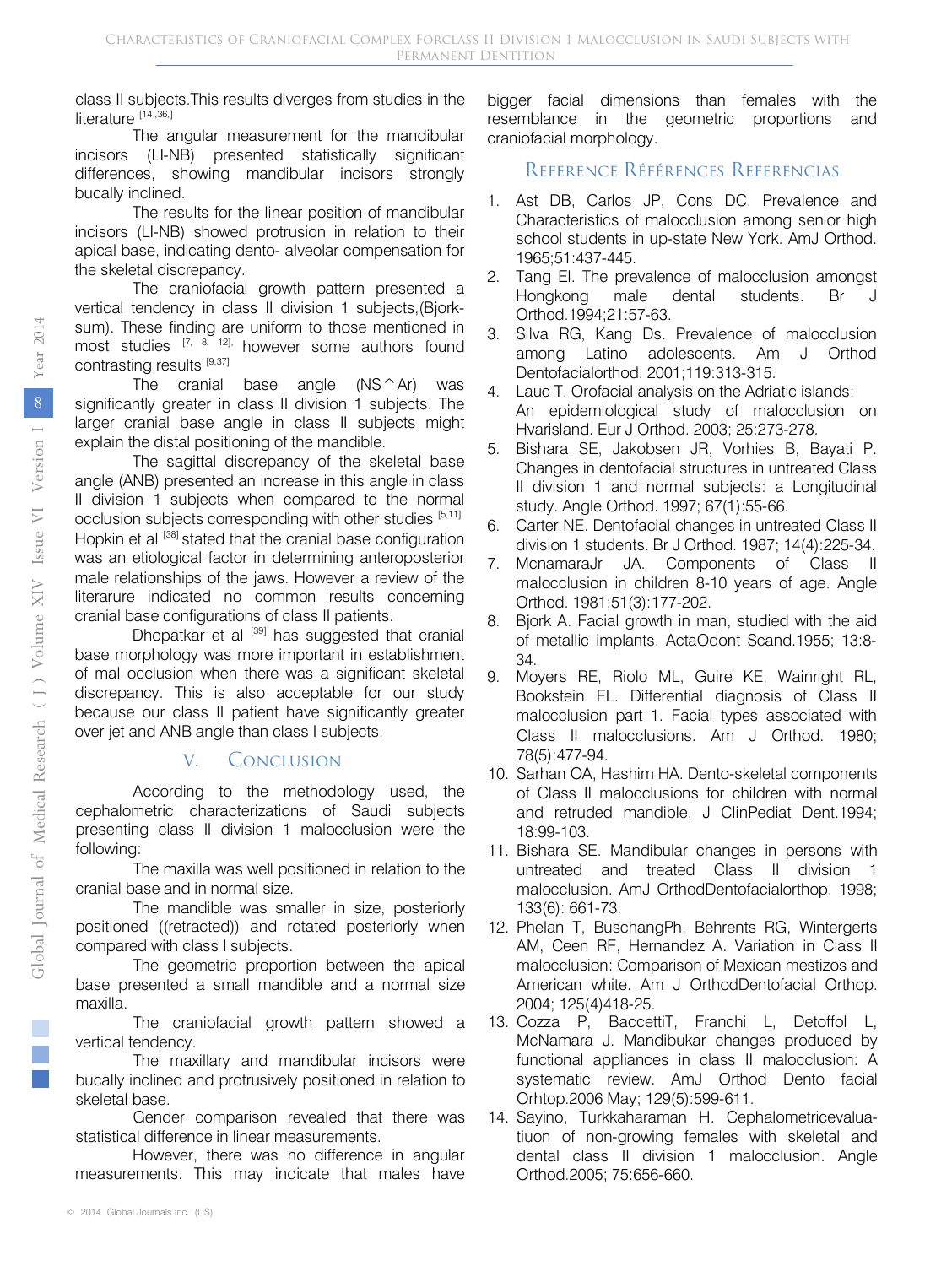- 15. Bjork A. Face in Profil. SvenskTandläkartidskrift. Berlingska Boktryckeriet Lund, 1949.Vol 40.
- 16. Riolo ML, Moyers RE, McNamara JA, Hunter Ws. An atlas of craniofacial growth: Cephalometirc standards from the University school growth study. Ann Arbor: Centre of human growth and developments, University of Michigan; 1974.
- 17. Dahlberg G. Statistical methods for medical and biological students. New York: Interscience; 1940.
- 18. McNamaraJr JA. A method of Cephalometric evaluation. Am J Orthod. 1984; 86(6): 269-300.
- 19. Feldmann I, Lundstrom F, Pecks. Occlusal changes from adolescence to adulthood in untreated patients with Class II division 1 deep bite malocclusion. Angle Orthod. 1999; 69(1):33-8.
- Dentofacial Orhtop. 2004;125:463-471. 20. Riesmeijer AM, Prahl-Andersen B, Mascarenhas AK, Joo BH, Vig KW. A comparison of craniofacial Class I and Class II growth patterns. AM J Orthod
- 21. Fushima K, KitamuraY, Mita H, Sato S, Suzuki Y, Kim YH. Significance of the cant of the posterior occlusal plane in class II division 1 malocclusion. Eur J Orthod.1996 18:27-40.
- 22. Kim J, Nielsen LI. A Longitudinal study of condylar growth and mandibular rotation in untreated subjects with Class II malocclusion. Angle Orthod. 2002;72:105-11.
- 23. Gilmore WA. Morphology of the adult mandible in Class II division 1 malocclusion and in excellent occlusion. AngleOrthod. 1950;20:137-146.
- 24. Ngan PW, Byczeke, Scheick J. Longitudinal evaluation of growth changes in Class II division 1 subjects. SeminOrthod. 1997; 3(4):222-31.
- 25. Reidel RA. The relation of maxillary structure to cranium in malocclusion and in normal occlusion. Angle Orthod. 1952; 22(3):142-5.
- 26. Sassouni V. A Classification of skeletal facial types. Am J Orthod. 1969; 55(2):109-23.
- 27. Sassouni V. The class II syndrome: differential diagnosis and treatment. Angle Orthod. 1070; 40(4):334-41.
- 28. Johnston JR. Functional appliances: a mortgage on mandibular position. AustOrhtod J. 1996; 14 (3): 154-7.
- 29. Rudzki-Janson I, Noachtar R. Functional appliance therapy with Bionator SeminOrhtod. 1998;4(1):33- 45.
- 30. Bjork a, Skieller V. Facial development and tooth eruption. An implant study at the age of puberty. Am J Orthod. 1972;62:339-383.
- 31. Sinclair PM Little RM. Dentofacial maturation of untreated normals. Am J Orthod. 1985; 88:146-156.
- 32. Bjork A. Variation in the growth pattern of the human mandible: Longitudinal radiographic study by the implant method. J Dent Res. 1963; 42:400-411.
- 33. Malhews JR, Ware WH. Longitudinal mandibular growth in children with tantanium implants Am J Orthod. 1978; 74:633-655.
- 34. Enlow DH, Harris DB. A study of postnatal growth of the human mandible. Am J Orthod. 1964; 50:25-50.
- 35. Rothstein TL. Facial morphology and growth from 10 to 14 years of age in children presenting Class II division 1 malocclusion: a comparative Cephalometric study. Am J Orthod 1971; 60(6) 619-20.
- 36. Ishiin, Deguchi T, Hunt N.P Craniofacial morphology of Japanese girls with class II division 1 malocclusion. J Orthod. 2001; 28:211-215.
- 37. Buschang PH, Tanguay R, Tukeweiz J, Demirjan A, La plame. A polynomial approach to craniofacial growth: description and comparison of adolescent males with normal occlusion and those with untreated Class II malocclusion. Am J Orthod DentofacialOrthop. 1986; 90(5):437-42.
- 38. Hopkin GB, Houston WJB, James GA. The cranial base as an etiological factor in malocclusion. Angle Orhtod. 1968; 38:250-255.
- 39. Dhopatkar A, Bhatia S, Rock P. An investigation into the relationship between the cranial base angle and maloocusion. Angle Orthod. 2002; 72:456-463.